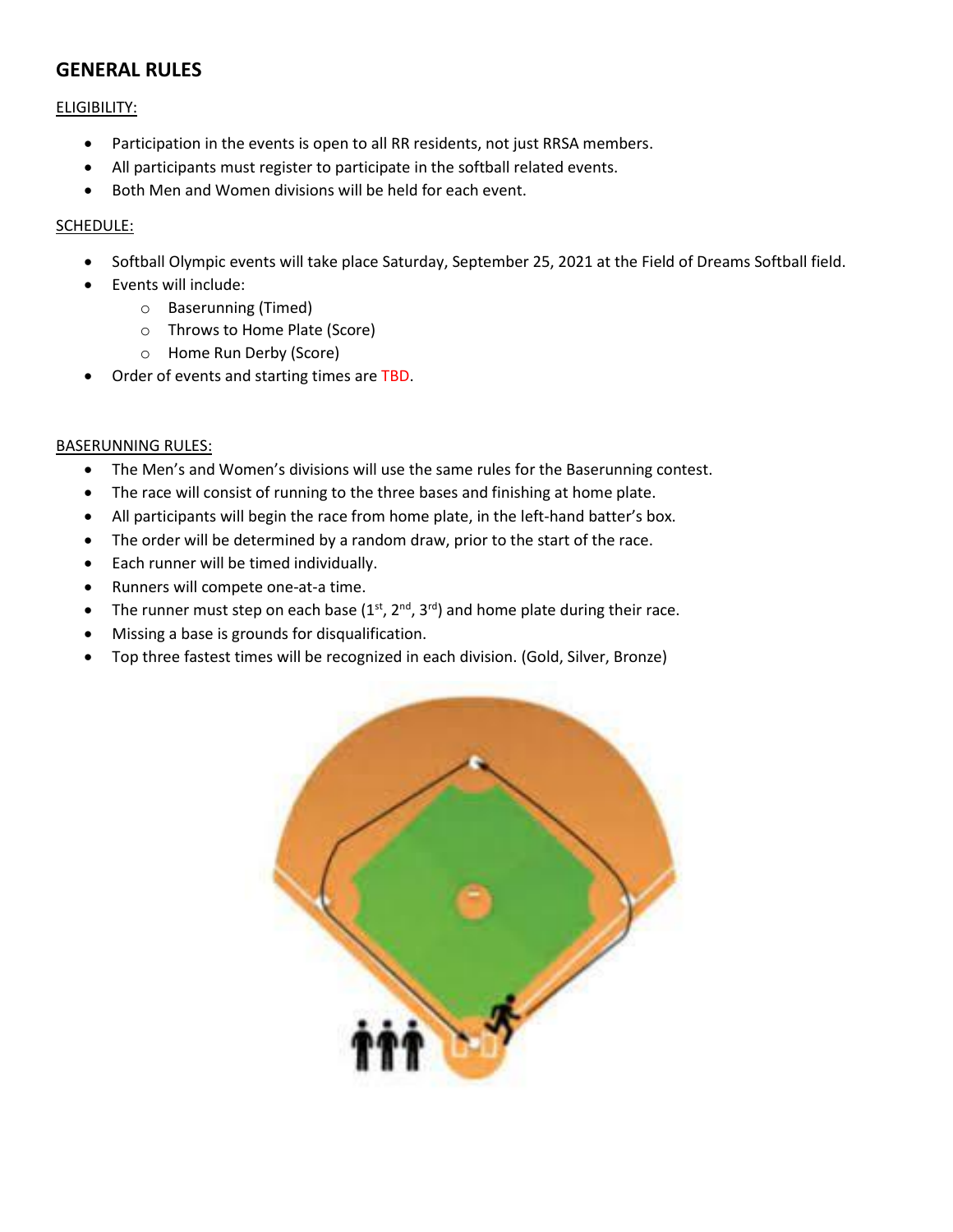### THROWS TO HOME RULES:

- The contest will score players accuracy on throws to home plate from center field.
- A net will be placed at home plate, and players will make throws from defined distances in center field. (Either the Soft-Toss net or the Pitchers Screen could be used)
- Throwing order will be determined by a random draw, prior to the start of the contest. In the following rounds, lowest score will throw first with the highest score throwing last.
- Scoring;
	- o One point will be awarded for each ball that makes contact with the net.
	- o Balls must reach the net, to be counted in the player's score.
	- o Balls may contact the net on a roll, bounce, or in the air.
	- o Balls that sail over the top of the net, without making contact with the net, will not count in the score.
	- o Each player will have five (5) throws, per round.
	- o Scores from the first round will not carry over to the next round.
- The contest will consist of TBD  $(X)$  rounds. The top TBD  $(X)$  scores in the first round will advance to the next round and throw from a longer distance. (The number of rounds would be dependent on the number of participants)
- The final round will have the top four finalists from the previous round, throwing from a longer distance than the previous round.
- Top three scores will be recognized in each division.
- Warm-up throws (highly recommended) will take place in left or right fields.
- Distances (suggested distances for three (3) rounds)
	- $\circ$  Women's 25' into the grass, from the edge of the infield behind second base, for the first throwing distance. The second throwing distance will be 25' farther into the grass (away from home plate) from the first throwing position. The final throwing distance will be 40' farther into the grass (away from home plate) from the previous throwing position.
	- $\circ$  Men's the first throwing position will be 75' in from the warning track in center field. The second throwing distance will be 25' farther into the grass (away from home plate) from the first throwing position. The final throwing distance will be the grass edge of the warning track in center field.